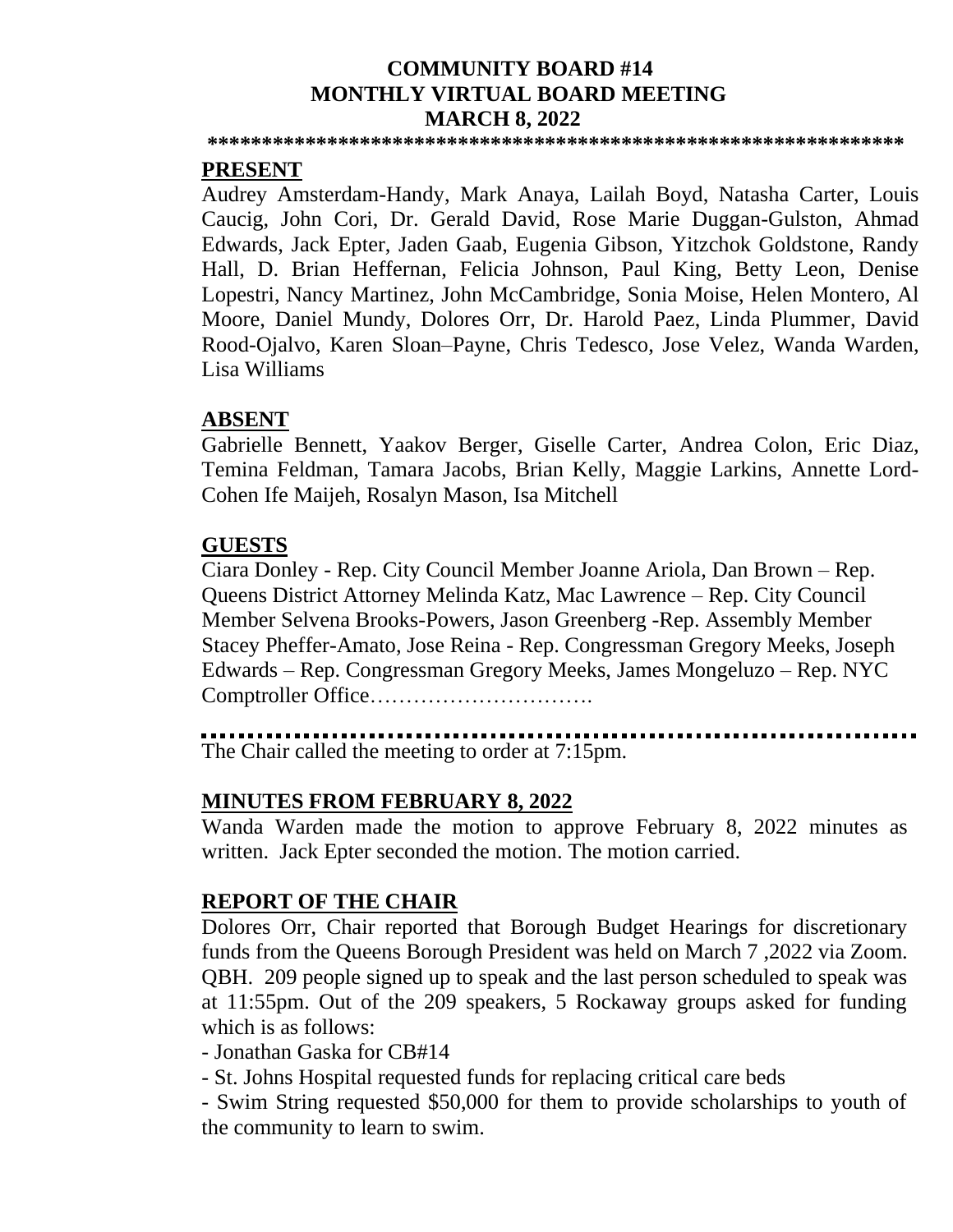- Jewish Community Council requested \$75,000 to continue helping residents with medicare applications. The demand is so great that JCC needs funds to hire additional staff and provide training for the new staff.

- RDRC requesting \$75,000 to conduct business training for 20 people that want to learn how the start a business and another \$75,000 for direct marketing.

Following up from last month meeting regarding requesting CB #14 District acquiring for our two precincts, hand held devices for the summer to issue illegal parking tickets. Traffic Enforcement notified us the handheld devices are issued/used by one person only. Therefore we requested assignment of summer detail traffic agents to work Thursdays thru Mondays.

At the JFK Airport Committee meeting the Port Authority presented their program to reduce carbon emissions. Their report involves the purchase of electric buses, the construction of 10 charging stations for electric cars, at the cell phone parking lot.

### **REPORT OF THE DISTRICT MANAGER**

Jonathan Gaska, District Manager reminded all that the upcoming Transportation Committee meeting for March 22, 2022 at 7pm is posted on the office website as well as all of the others meetings.

Mr. Gaska advised that he did testify on Monday at the Queens Budget Hearing on behalf of the district regarding the following:

- The widening of RBB between Beach 56 Street to Beach 62 Street needs to be addressed as in which city agency/developer is responsible for the widening to complete the section because the city and a developer have already agreed to complete all the other sections as in Beach 35 Street to Beach 56 Street and Beach 62 Street to Beach 73 Street.

- Capital Storm and Sanitary Sewer project HW631, the last phase for the Arverne area, which covers Beach Channel Drive to the Bay for Beach 62 Street to Beach 73 Street. The goal of the project is to stop streets from flooding by bringing streets to the same height level as Beach Channel Drive because streets closet to the bay are 5 to 7 feet below grade. The last phase has been on hold for 30 years.

- Requested traffic enforcement summer detail for the  $100<sup>th</sup>$  and  $101$ st Precincts to issue illegal parking summons working the same schedule as the NYPD summer detail.

- requested a comprehensive district wide traffic study to handle to the increase of about 30,000 new residents with about 10,000 cars to the peninsula.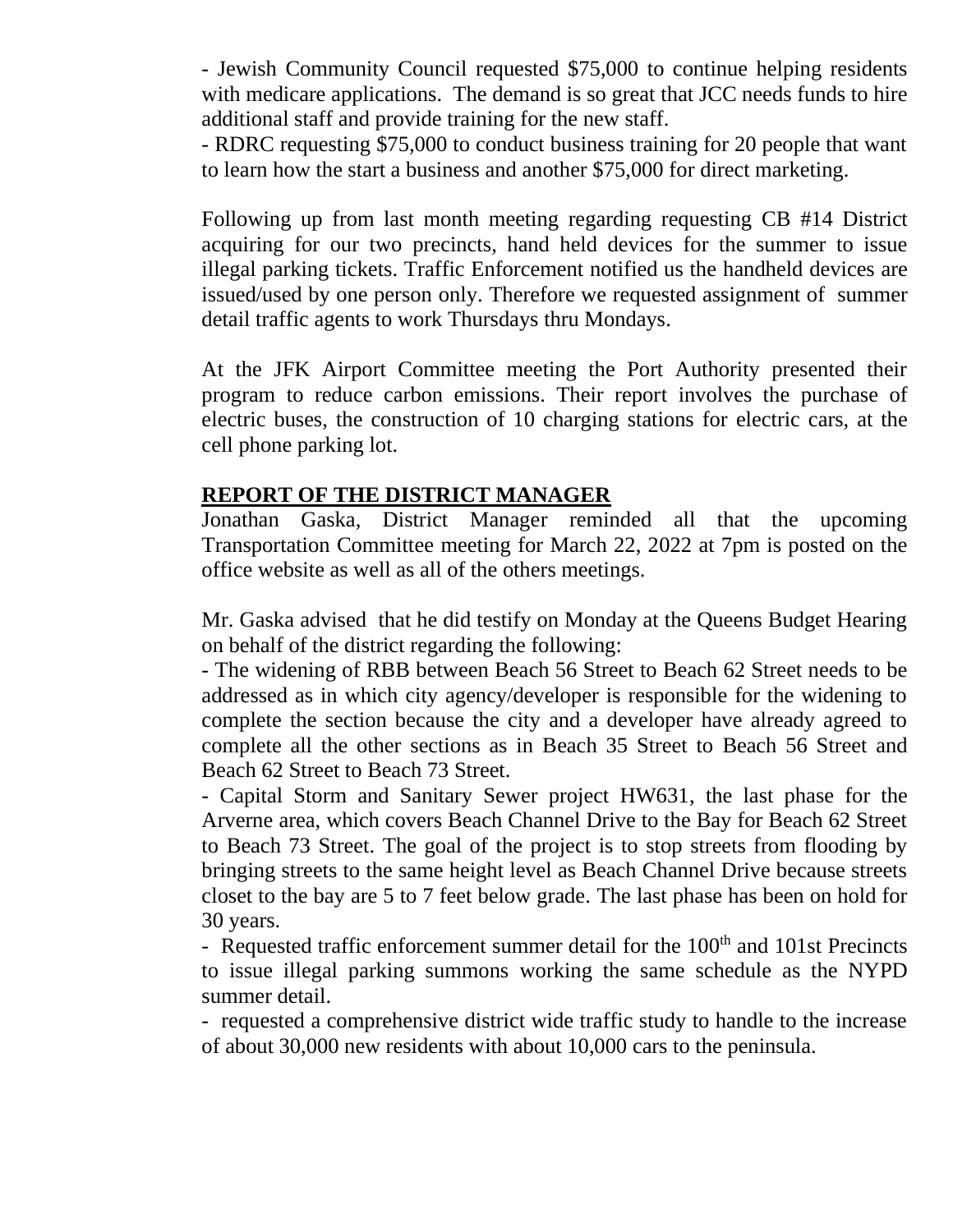# **ELECTED OFFICIALS REPORT**

# **ASSEMBLY MEMBER STACEY PHEFFER-AMATO**

Jason Greenberg reported that Assembly Member Amato is up in Albany working on the budget which hopefully will get passed this week. Updates are as follows:

- announcing for residents to check your EZ Pass accounts because the office has been getting calls for assistance error is resident accounts, where resident rebate is not being posted to their account

- Reminding all that this month is Woman's International Month and the office is distributing forms to those that would like to nominate someone.

# **QUEENS DISTRICT ATTORNEY MELINDA KATZ**

Dan Brown reported that D.A. Katz was in Rockaway over the weekend and she marched in the Queens County St. Patrick's Day Parade.

On March 24, 2022, D.A. Katz will be hosting her Women's History Month event that will be held at Queens College. Those interested in attending this event please contact queensda.org.

# **CITY COUNCIL MEMBER SELVENA BROOKS-POWERS**

Mac Lawrence reported that Council Member Powers had her first Chair of Infrastructure Committee hearing that was very successful in dialogue with the Commissioner of DOT. Dialogue was also held with the Commissioner of DSNYto look into bogus sanitation enforcement summons. As well as the office being in the process of purchasing cameras to catch those that are illegally dumping in chronic locations within the district.

# **CITY COUNCIL MEMBER JOANN ARIOLA**

Ciaira Donely reported that Councilmember Ariola is hosting a meeting regarding the staging area at Beach 116 Street with the Army Corp of Engineers. In addition, a meeting regarding the speed humps along Shore Front Parkway with DOT, CB14 and local civic association is in the process of being scheduled.

### **NYC COMPTROLLER'S OFFICE**

James Monerizo reported that the office is working to continue the Weekly Economic and Fiscal Outlook Newsletter that had been created by former Comptroller Scott Stringer. The newsletter is helpful for those that want to know about the employment rates, etc. The information regarding the newsletter and other information can be accessed through the NYC Comptroller's website.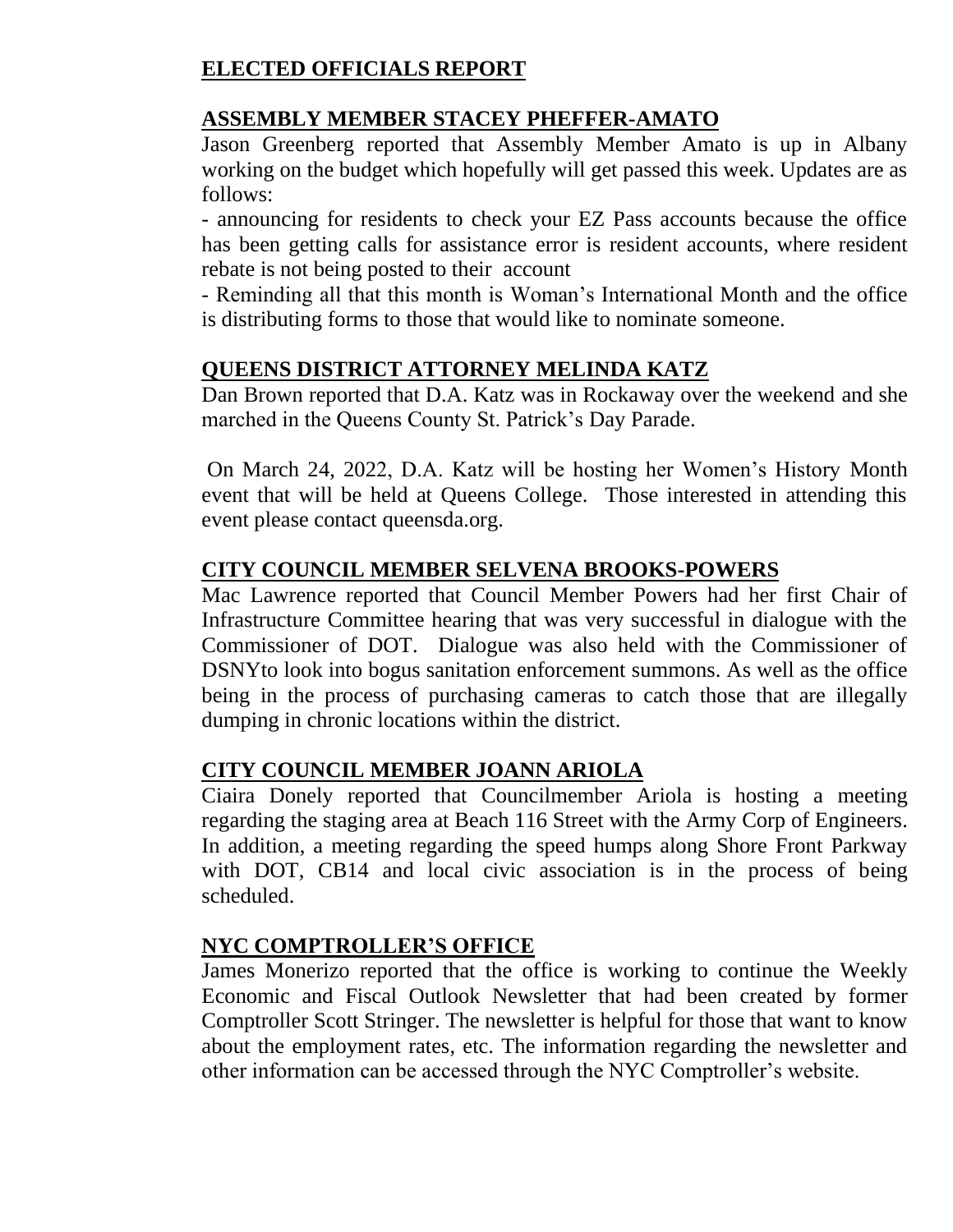On March 8, 2022 the office will be providing the  $1<sup>st</sup>$  training to teach people how to use the checkbook website where you can look up city contracts with outside vendors and track money as well as how the funds are being spent.

### **CONGRESSMAN GREGORY MEEKS**

Jose Reina reported that the Postal Service Reform Act of 2021 was passed in the House of Representatives with bipartisan support. Some of the key reforms of the act on and operational level if this legislation is passed in the senate will include:

- USPS personal will be required to enroll on Medicare in order to cut down on prefunded healthcare costs.

- USPS will be required to deliver mail and packages 6 days a week through and intergrated delivery system.

- Provisions within the act will be geared towards improving the effectiveness of the postal service along with expansion of special rates for local newspapers to promote local news organizations.

- Adjustments will be made to improve the mode of transportation to use when delivering mail to ensure greater consistency and reliability.

For more information regarding this legislature please call the office at 718-725- 6000.

Joseph Edwards reported that on a federal level the House passed legislature to protect veterans exposed to toxic substances (Bill will be called Honoring Our Packed Act). The act will require V.A. Hospitals to provide access to healthcare for veterans that have been exposed to toxic substances rather than forcing veterans to prove that they have been exposed themselves and the act makes key improvements to streamline the review process to congress.

### **STATE SENATOR JOSEPH ADDABBO JR.**

Sandee Doremus reported that on April 3,2022 Senator Addabbo will be sponsoring a shredding event and home goods event at Forest Park at 10:00am to 2:00pm. Please note that home goods are items that people want to get rid of which could be silverware, dishes and plates etc.

# **INFORMATIONAL PRESENTATION**

### **Paul Graiziano – Re: discussion on pending bills in Albany that Governor K. Hochul supports which are: NY Senate S4547-Assembly A4854**.

The Bills will allow side stepping of local zoning regulations to allow major increase in density of residential units in neighborhoods.

Paul Graiziano stated that on January 7, 2022 Governor Hochul in her r State of the State Address, spoke of supporting fixing outdated land-use laws that hold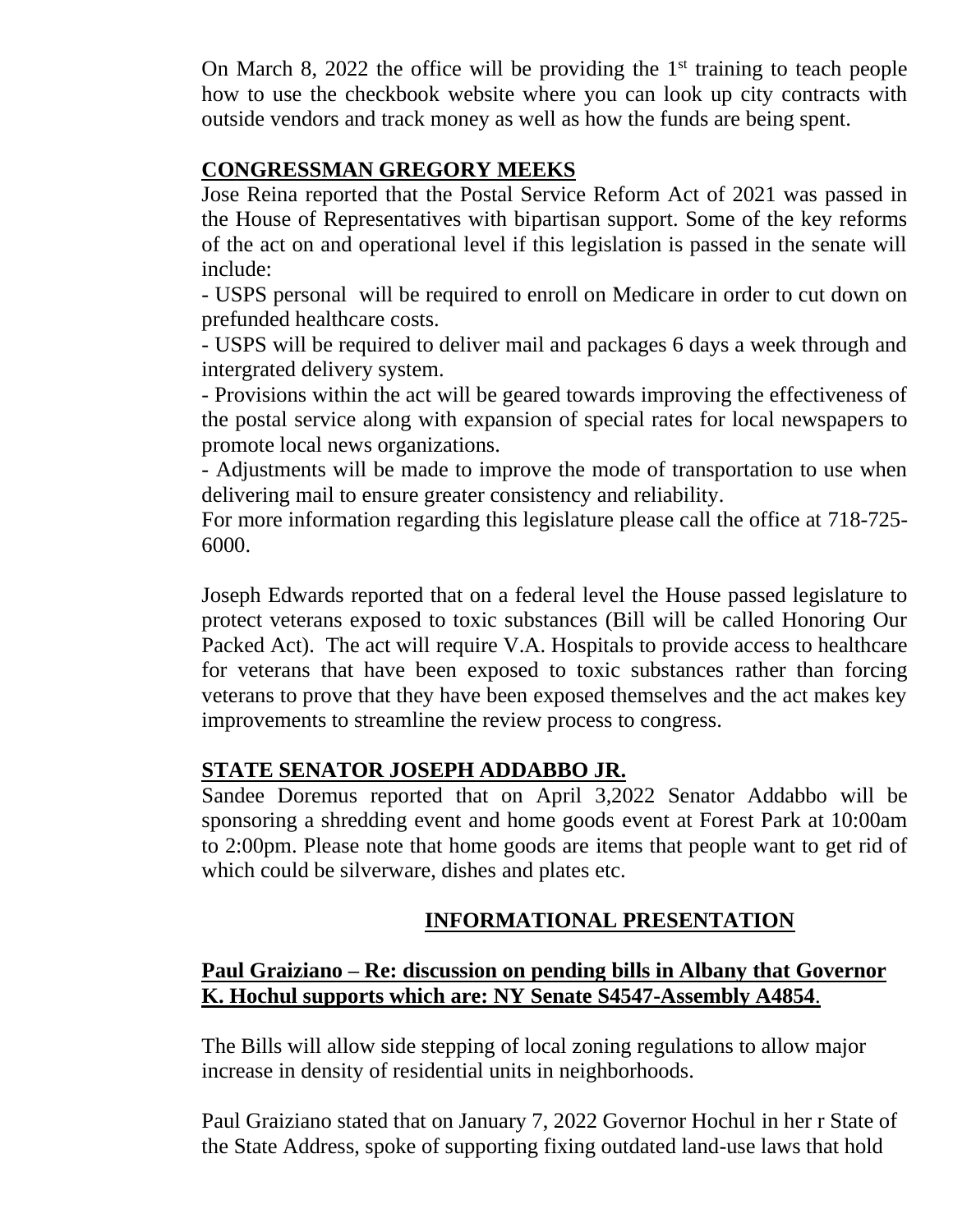back housing development and encourage transit oriented development and the conversion of hotels and offices for housing.

Mr. Graiziano explained that since the pandemic converting hotels and offices for housing makes sense and so does transital housing which would be close to modes of transportation . However upon actually reviewing the Governor's State of the State Address the reference to fixing outdated land-use laws is, in other words, to eliminate single family home ownership zoning in the state of New York. The agenda would be to create "accessory dwelling units" (ADU) which are additional units within a house/building/backyard etc.

Apparently, this was the Governor's plan to solve the affordable housing crisis and the homelessness crisis in the state of New York. This plan would eliminate 1 and 2 family home zoning in the state of New York and eliminate Home Rule in the State of New York and mandate a blanket amnesty for all illegal conversions in the Ccity of New York. As in the homeowner would not be paying taxes for a 3 or 4 family home, the homeowner would be receiving funds while the tenant would be living substandard in a small room, parking would be eliminated, set-back for rear yard and side yard is only 4 feet instead of 40 feet, ceiling height is only 7 feet and floor area ratio is not included.

Therefore those of us that have been working hard to protect our neighborhoods and communities need to continue to do so by opposing both proposed Bills as a community board in the form of a resolution. If passed, the Bills would be mandated for New York State in the form of policy which is unfunded but included in the state budget by Governor Hochul. Further since public discussions are being held more and more elected officials are becoming aware of the effects of the proposed Bill and are opposing the Bills

Betty Leon made the motion to oppose Governor Hochul's proposed Bills regarding amnesty of illegal conversion in NYC. Nancy Martinez seconded the motion. The motion carried 28 YES, 1 NO, 1 ABSTAINED,

Betty Leon made the motion to oppose Governor Houchel's proposed Additional Dwelling Units (ADU) Bills. Lou Caucig seconded the motion. The motion carried by a roll call vote of 23 YES, 6 NO and 0 ABSTAINED.

**PUBLIC SPEAKING**: The Chair opened the floor for public speaking. 2 people signed up to speak. They all were recognized and heard. Public speaking was closed.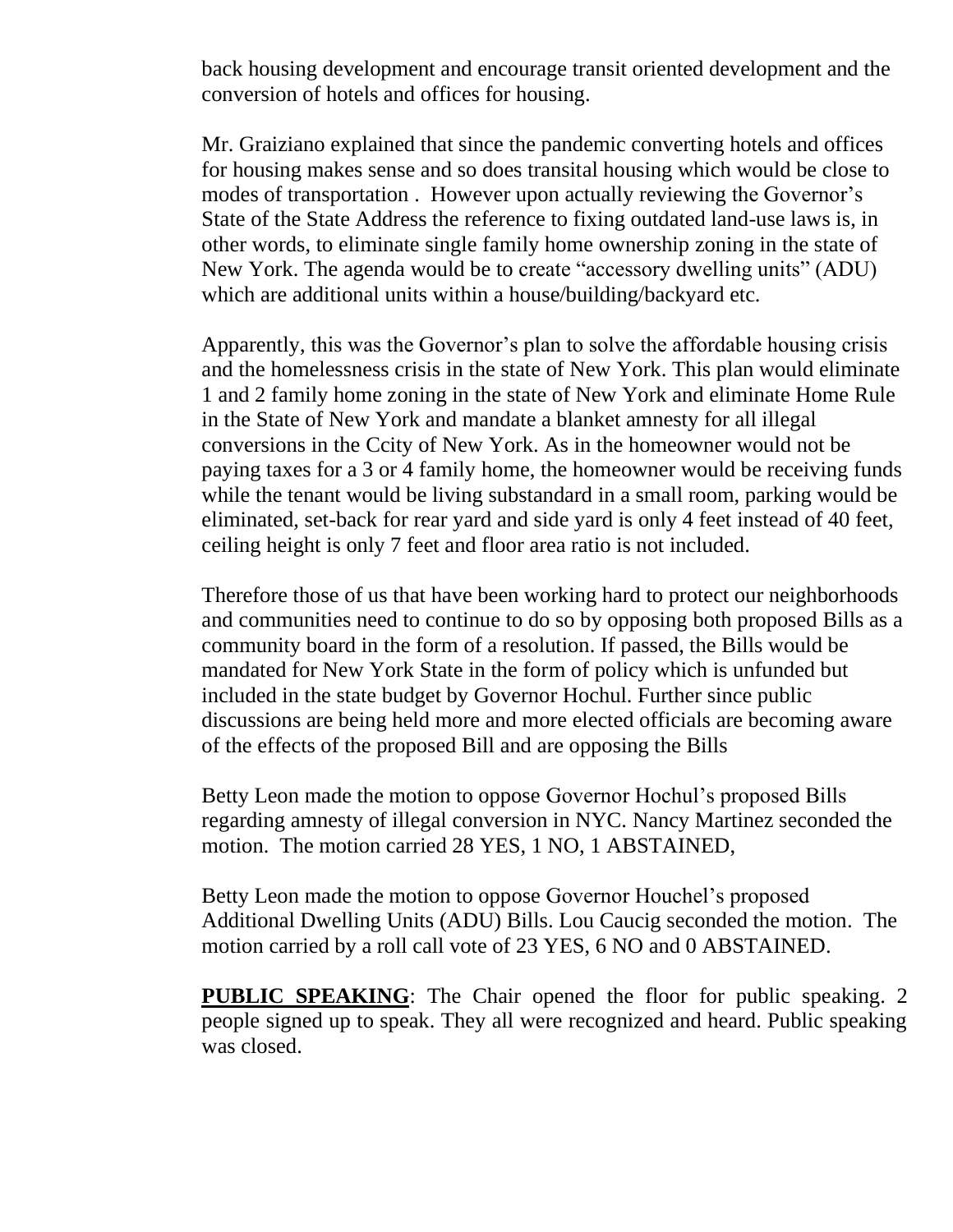### **COMMITTEE REPORT**

### **YOUTH SERVICES & EDUCATION COMMITTEE**

Helen Montero reported that a web ex meeting was held on February 17, 2022. The purpose of the meeting was to gather important needed information from school agencies involved with public schools in Rockaway. The meeting included members from the Water Safety Coalition which is working to improve water safety education and water safety class locations within our community.

Mrs. Montero reported that Community School District Deputy Superintendent David Norment and Deputy Superintendent Melissa Compson presented the following updates on Rockaway Schools:

- The covid-19 pandemic has had an undeniable disruption and impact on student learning in the public school system; including closures, quarantines, lock-downs, switch to remote learning protocols, teaching staff impacts, family and student health & psychological impacts. There has been a 10% decline in public school student enrollment since 2020. There has been an estimated decrease of 2.5% of teaching staff within 2020-2021 school year and a 15% loss of teaching assistants and paraprofessionals during this same period. The current NYC education budget is \$38 billion dollars. Per student spending is the highest in the nation at \$25,139 per student. NYC provides 51% of the budget, NY State 34% and Federal is 15%.

- New Schools Chancellor David Banks was appointed January 2022: He summarized his educational strategy as Four Pillars of Success: -scale, sustain, restore best teaching practices - Fully reimagine the school experience to fit student voices - prioritize health and wellness and measure its impact - Engage all parents and families.

- The educational framework for improving student outcomes has been in place since 2019 and includes the following strategies which have been in place across three school chancellors now (Carranza, Porter, Banks): -implementing learning targets aligned with ELA, Math and Science standards (2018-19) -small group instruction and discussion aligned with advanced literacy standards (2019-20) leveraging instructional leadership teams with social emotional learning to improve student outcomes (2020-21) -data-driven instruction embedded in social emotional learning framework (2021-22) Plan for 2022: -implement plans for rigorous coherent instruction in Literacy and Math within the framework of social emotional learning (integrating social and emotional skills within the framework of traditional school subject learning) -improve family and community involvement structures to develop connections with families.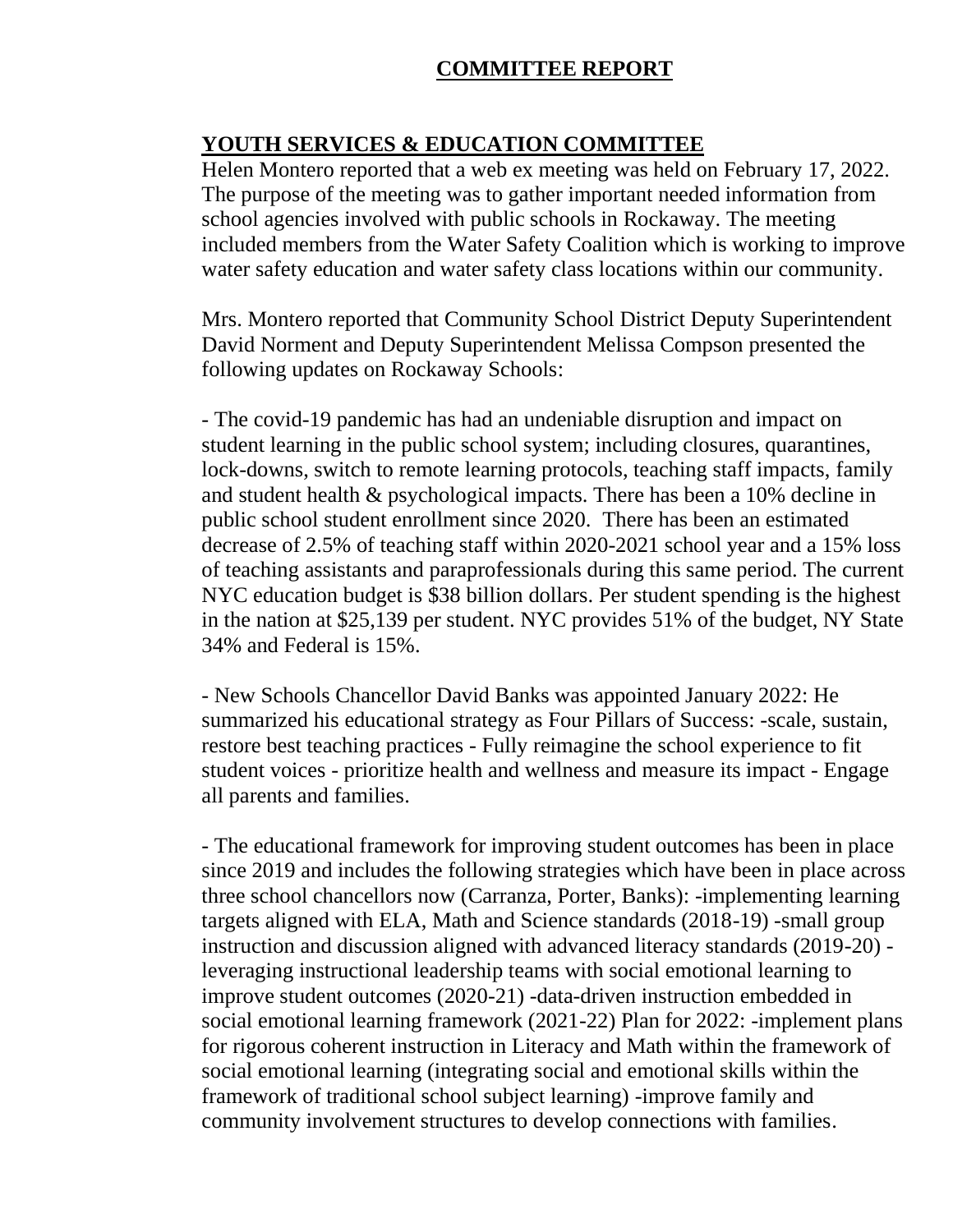- Questions for DOE: What is the status of pools located in the Far Rockaway HS campus and the Beach Channel HS campus? Answer: Far Rockaway Campus Pool is operational Monday-Thursday- Afterschool -School use and Campus swim teams (PSAL) Mon and Wed - Beach Channel Club - 6:30 to 8:45, Tues and Thurs - St. Francis - 6:30 to 8:30 Some Saturdays- P.S.A.L. Beach Channel Campus Pool is NOT operational After extensive repairs completed to make the pool operational, the pool subcontractor is currently awaiting a backwater valve, whose manufacture & delivery has been impacted by the current supply chain crisis. The valve is expected by the end of February with completed within a week.

- There are concerns about student safety outside of schools on subways and busses, what is being done to ensure student safety after school? Answer: the DOE coordinates with School Safety division and the local precincts to provide a safe environment after school. There are officers currently deployed at various subway stations at the time of dismissal and at locations of high bus traffic. Specific issues at schools should continue to be addressed at meetings with the 101st and the 100th Precinct Community Councils so that they can manage the distribution of community officers in areas of specific concern.

- School Construction Authority (SCA) External Affairs Manager- Danielle Schaaff: Updates on Rockaway School Construction Projects The current budget for the NYC School Construction Authority is \$20.6 Billion dollars to build new schools, renovate existing schools and to purchase equipment. In Rockaway, there is an identified school seat need of 451 seats which is already funded for the Seaside/Belle Harbor areas. There is no site identified as of this time. The SCA is currently in the process of locating a suitable site within the area to commence the planning phase.

Funding for school improvements is usually based on the BCAS (Building Condition Assessment Survey) system where schools are evaluated yearly by school administrators, the DOE and SCA in order to identify needs, deficiencies and repairs. The identified needs are scored on a system which prioritizes the most urgent needs for funding and project planning. These needs are also based on recommendations by the district's Community Education Council. Additional sources of funding for school projects can be provided through the offices of the Borough President, City Councilmembers or State legislators. Occasional citywide initiatives, like air-conditioning for all classes, will be funded by the Mayor's Office or the City Council.

- The SCA continues to build and renovate spaces to support citywide 3-K and pre-K initiatives. The SCA continues to retrofit existing schools with electrical upgrades as part of the plan to have all NYC classrooms equipped with air conditioning. Ms. Schaaff went over specific projects in Rockaway recently completed, in process or planned: -The construction of a new school, to replace